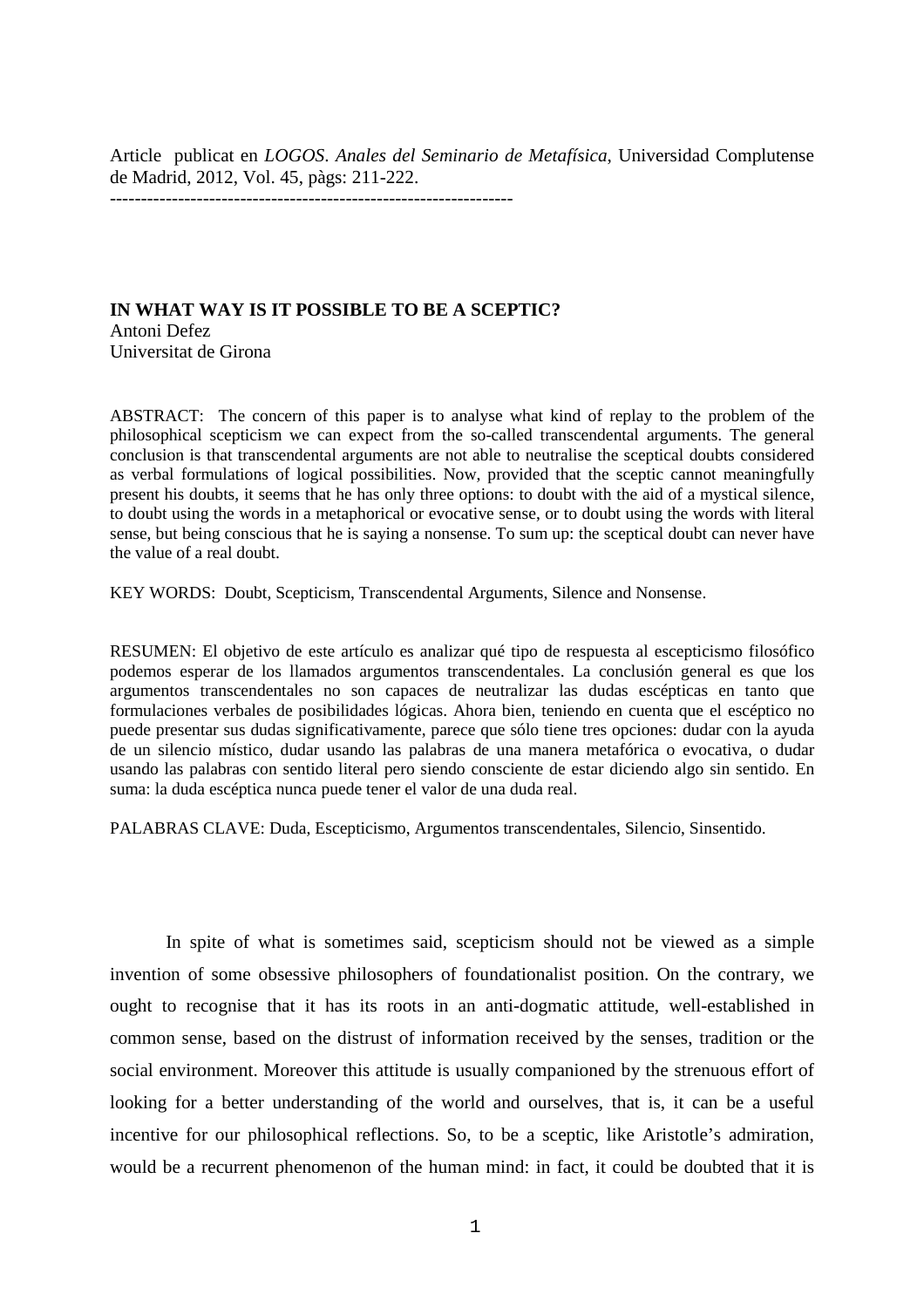possible to be a philosopher, or even human, without a dose of scepticism.

 In the attitude of sceptical distrust we can distinguish a psychological element and a logical one. The former is the bewitchment of our thinking produced by considering that things are not just as they appear to us, that is to say, that our firmest beliefs can be false. Or saying the same thing with some well-known metaphors: it is possible that everything is a dream, or that we are brains in a vat connected to a computer -in this case we might not know even that everything is a dream or that we are brains in a vat. The second element of scepticism is the fact that this bewitchment goes hand-in-hand with the logical possibility that things are not just what they seem. And so, we can say that scepticism is a psychological attitude –a resistant attitude- that rests on a logical possibility.

 Yet sometimes it is said that scepticism is an impossible position because it is selfrefuting. Would not the sceptic presuppose what he tries to deny, that is, the very possibility of knowledge, when he claims: (i) *"I know that it is not possible to know anything"* (or *"I know that I do not know anything"*)? Now, this argument is not too convincing because accepting that the sceptic commits a contradiction in asserting (i), it does not imply that the statement (ii) *"It is not possible to know anything"* is a contradictory one -in fact, it is not so, just as neither are the claims that everything is a dream or that we are brains in a vat. In other words: one thing is to say that the sceptic cannot attempt to know what he attempts to know that is (i)-, and another thing is to say that the sceptic already knows something -that it is not possible to know anything. In short: the contradiction does not lie in the supposition that we do not know anything, but only on the supposition that we are able to know that.

 Secondly, instead of claiming (i), the sceptic might merely assert (iii): *"I believe (I have the impression, I am convinced, I cannot avoid the thought...) that it is not possible to know anything"*. And it is clear that if the sceptic presents his doubt in this way, then no contradictions will appear: to believe (or to have the impression…) that we do not know anything has a different epistemic strength than to know that we do not know anything. In this case our lack of knowledge does not prevent us to be able to have an epistemic attitude like these just mentioned. But this is not the final movement for the sceptic: he does not need to exhibit a specific epistemic attitude. On the contrary, he might present his doubt in a hypothetical form, and then his doubt would not be an act of doubt -in fact, he is not doubting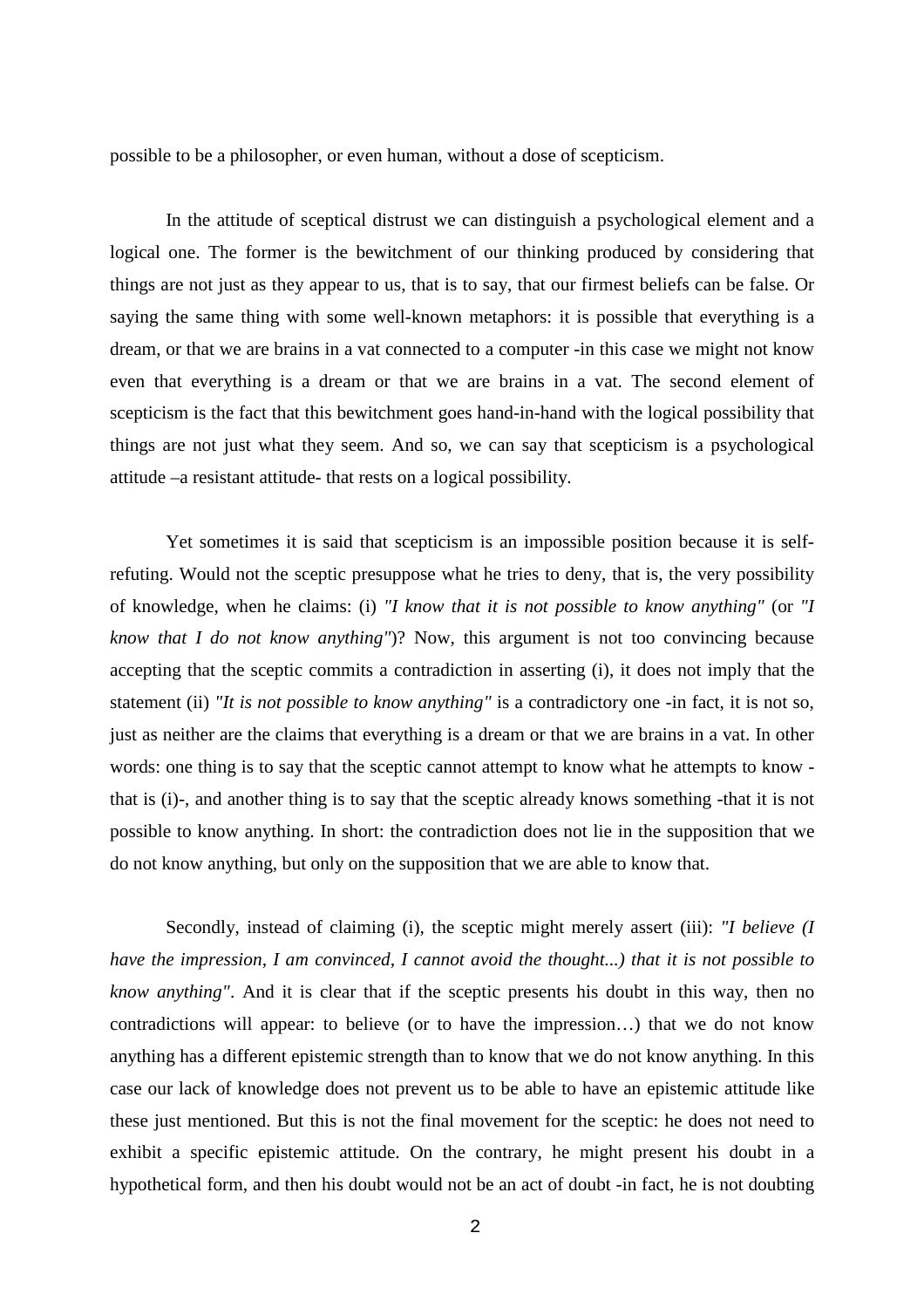of anything-, but a rhetoric doubt. It would be, as Descartes showed, a hyperbolic or feigned doubt: (iv) *"And if we do not know anything"* or, if you wish, *"And if everything is a dream"*. And in this case, of course, neither will be possible to accuse the sceptic of having committed a logical contradiction.

In this stage the sceptic can attempt to use this logical non-contradictory character of his doubt as the criterion of knowledge: he can do it, although he is not compelled to do so. Now if he does it, then he will become a foundationalist sceptic. Let us examine this type of scepticism in some detail. According to the intensity of the doubt, it is usual to distinguish two types of scepticism: first, it is possible to challenge the notion of knowledge, without to impugn the notion of justified belief; and two: it is possible to challenge the notion of knowledge precisely because the notion of justified belief is impugned as well. As it is easy to see, whereas the first type of sceptic –call him academic- would only accept statements such as *"I am justified in believing that p"* but not statements as *"I know that p"*, the latter –call him pyrrhonian- would not accept any of these possibilities. In other words: the first might say that knowledge is not possible, despite our beliefs are properly justified according to human standards, since the truth systematically escapes us; in turn, the second goes further and even denies the possibility of a proper justification for our beliefs, since for any belief or its negation always would be possible to find adequate evidence.

 For the pyrrhonian sceptic, a belief will be properly justified if, and only if, the possibility of error is put aside, that is, when it is a logical contradiction that the justification happens and at the same time the belief is false. In another way: knowledge can only be considered as such if it cannot with logical necessity be otherwise, that is, when we have an absolute or metaphysical certainty. However the problem for this sceptic is that this ideal is not attainable, and so there will be neither properly justified beliefs, nor knowledge. On the other hand, the attitude of the academic sceptic makes room for a more liberal position. As the pyrrhonian sceptic, he admits that only a justification in terms of absolute or metaphysical certainty would give us the right to speak of knowledge; likewise he accepts that this ideal is not attainable for us -either because it is unattainable in itself, or because once it is reached we will not able to know that we have reached it. In consequence, he also admits that we have no right in ascribing knowledge to us. Nonetheless, the fact that we do not have this right does not imply that we are not justified to say that our beliefs are more or less justified in a non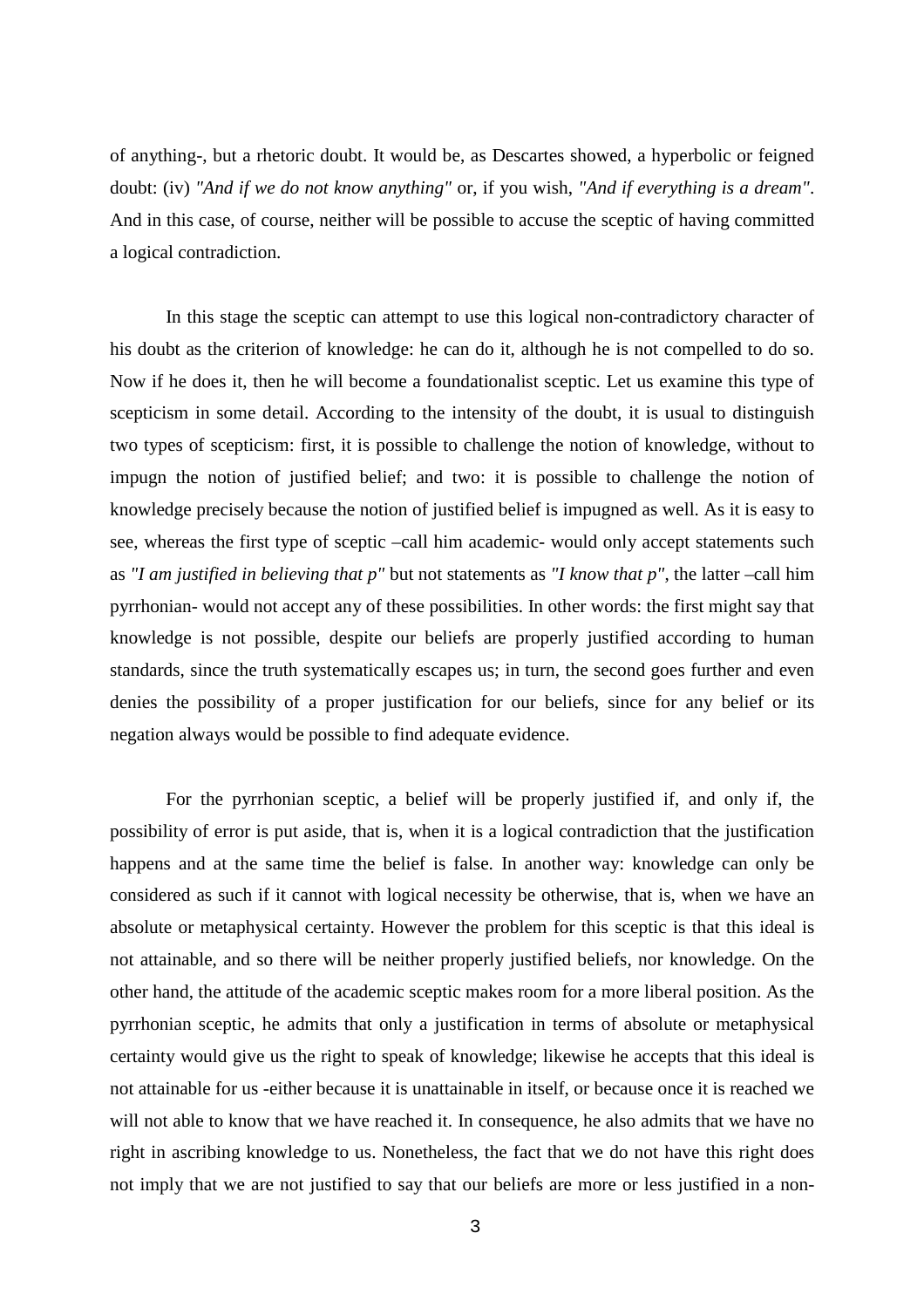absolute or metaphysical sense, that is, in a human sense –verisimilitude- as a function of the available evidence for us and the habits that have so far been successful.

 However, just as it has been suggested before, these movements are not necessary and the sceptic can simply deny that the non-logical contradiction is the criterion of knowledge or the criterion of properly justified belief. So, it would be possible to be a sceptic and not accept that the concept of knowledge involves absolute or metaphysical certainty. In this case the sceptic will not mean that knowledge is impossible, but what is not possible is a particular conception -say a mythological conception- of knowledge. Thus the intention of this kind of sceptic is not to say that *"It is not possible to know anything"* or *"It is not possible to believe anything"*, since the fact that the denial of our beliefs does not imply a logical contradiction is not a reason for suspending the activity of judgement. Unlike this, the doubt will now only affect the possibility of founding these beliefs with absolute certainty. In short: this scepticism is about the foundations of knowledge, but not about the possibility of knowledge. For this reason, we should not view this type of scepticism –call it liberal scepticism- as a foundationalist scepticism –a liberal sceptic is not a foundationalist sceptic-, but rather as the outcome of denying the plausibility and necessity of any kind of foundationalism.

Now, is the non-involvement of a logical contradiction a definitive criterion to accept the sceptical doubt? Maybe the sceptical doubt has conditions as well, conditions over and above its mere logical possibility. And here we have several options. If the foundationalist sceptic only makes a methodological use of the doubt, then he will tend to dissociate the following two concepts: *"that whose negation would involve a logical contradiction"* and *"what cannot be otherwise"*. Thus, according to this methodological use of doubt, the foundations of knowledge will be an expression of what could not be otherwise, and not of that whose negation does not involve a logical contradiction. For this sceptic, to deny what cannot be otherwise would not be a logical contradiction, but a deeper one, let us say, a metaphysical contradiction, and for this reason it would not be possible to doubt the foundations of knowledge, although to deny them is not logically contradictory.

 For instance, Descartes would not have accepted that saying *"I think but I do not exist"* is a logical contradiction, because the truth of the *cogito* is intuitive, and not demonstrative: to say *"I think so I exist"* is not to draw an inference from *"I think"* to *"I*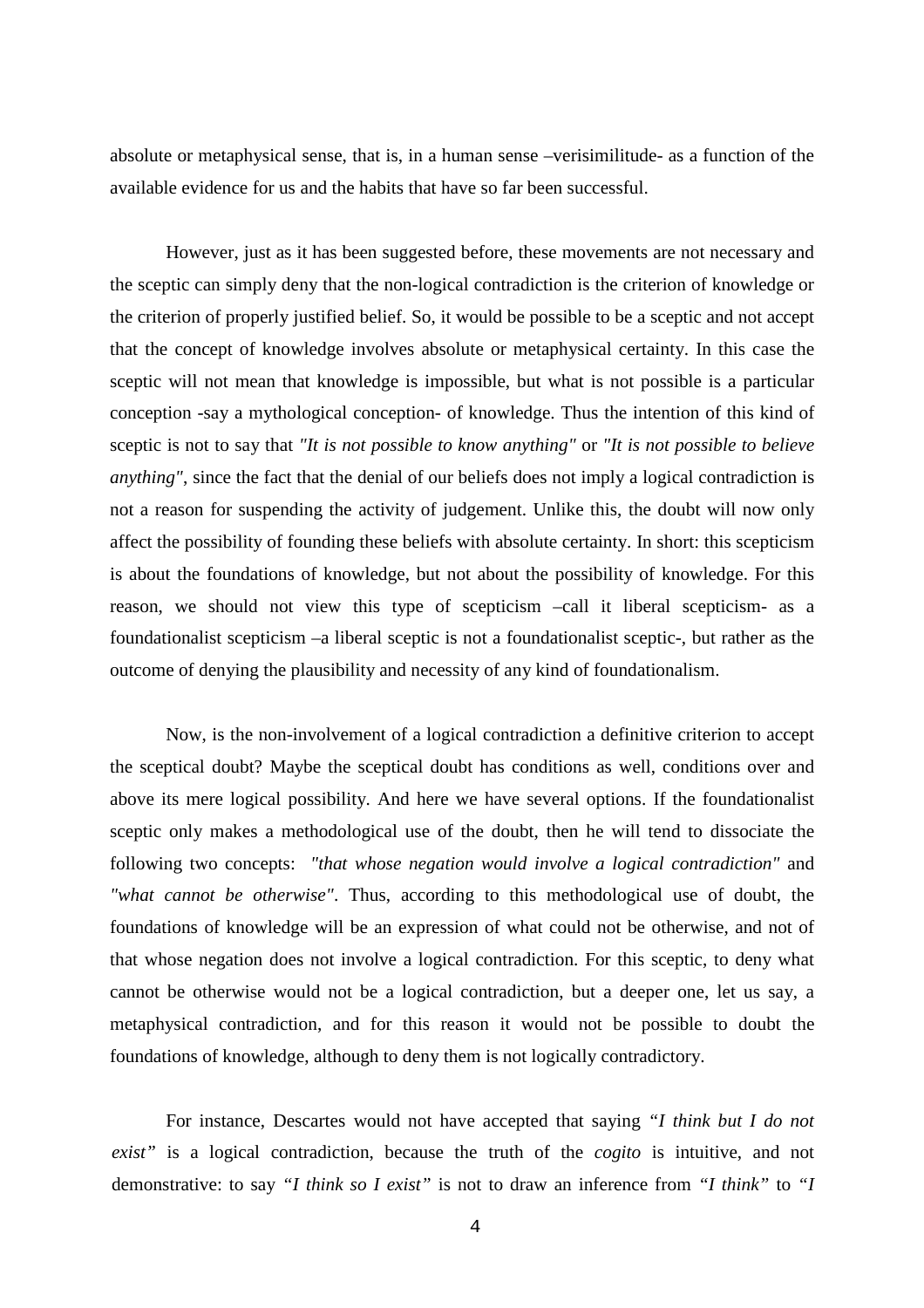*exist"* in which "so" means "implies" and *"I think"* is the evidence for *"I exist".* So, to say *"I think but I do not exist*" would be a contradiction of a different type: it is not possible that I think and at the same time I do not exist. And this fact -this metaphysical fact- is, according to Descartes, what is intuitively grasped with absolute certainty. Likewise, this intuition -to know by intuition and with absolute certainty the truth of *"I think so I exist"*- would also be another metaphysical fact, because it is not possible that I think (exist) and that I am not conscious of it: to deny it would involve a metaphysical contradiction, although not a logical contradiction. And the same would be sound for incorrigibility by which the mental contents are known by us. For Descartes, to have a mental content and to be unconscious of it is not a logical contradiction, but a metaphysical contradiction, since to have a mental content and to be conscious of it are the same fact, the same metaphysical fact. So, it is not odd that in this context Descartes speaks of absolute or metaphysical certainty<sup>1</sup>.

Now, if the foundationalist sceptic is not using the doubt only in a mere methodological way –if the doubt is not a hyperbolic or feigned one-, he will tend to consider that the gap between *"that whose negation would involve a logical contradiction"* and *"what cannot be otherwise"* is an arbitrary device or a trick. In his opinion: one thing is to think that knowledge needs foundations and other thing to believe in an epistemological happy end in which our knowledge, in fact, has foundations and that these foundations will be in our hands after the exercise of a methodological doubt.

In turn, the sceptic about the foundations of knowledge –the liberal sceptic- will deny this assumption. For instance, from verificationist or pragmatist positions, he might claim that the foundationalist sceptical doubt lacks meaning or cognitive content, because what it proposes is not verifiable -it does not have theoretical consequences- or that sceptical doubt lacks practical consequences. Likewise he might state, as Hume, that the pressing need to act and know removes all doubts, and makes us attend to more pressing questions. In short: where reason does not reach, nature takes care of it. In the same way, following Quine, this liberal sceptic might say that sceptical doubts are attempts to reintroduce the old-fashioned idea of a first philosophy, whereas our concern should be to explain scientifically, and not

i

<sup>1</sup> Descartes, R.: *Discourse on the Method* (1637) and *Meditations on First Philosophy* (1641) in *The Philosophical Writings Of Descartes*, Cambridge, Cambridge University Press, 1988.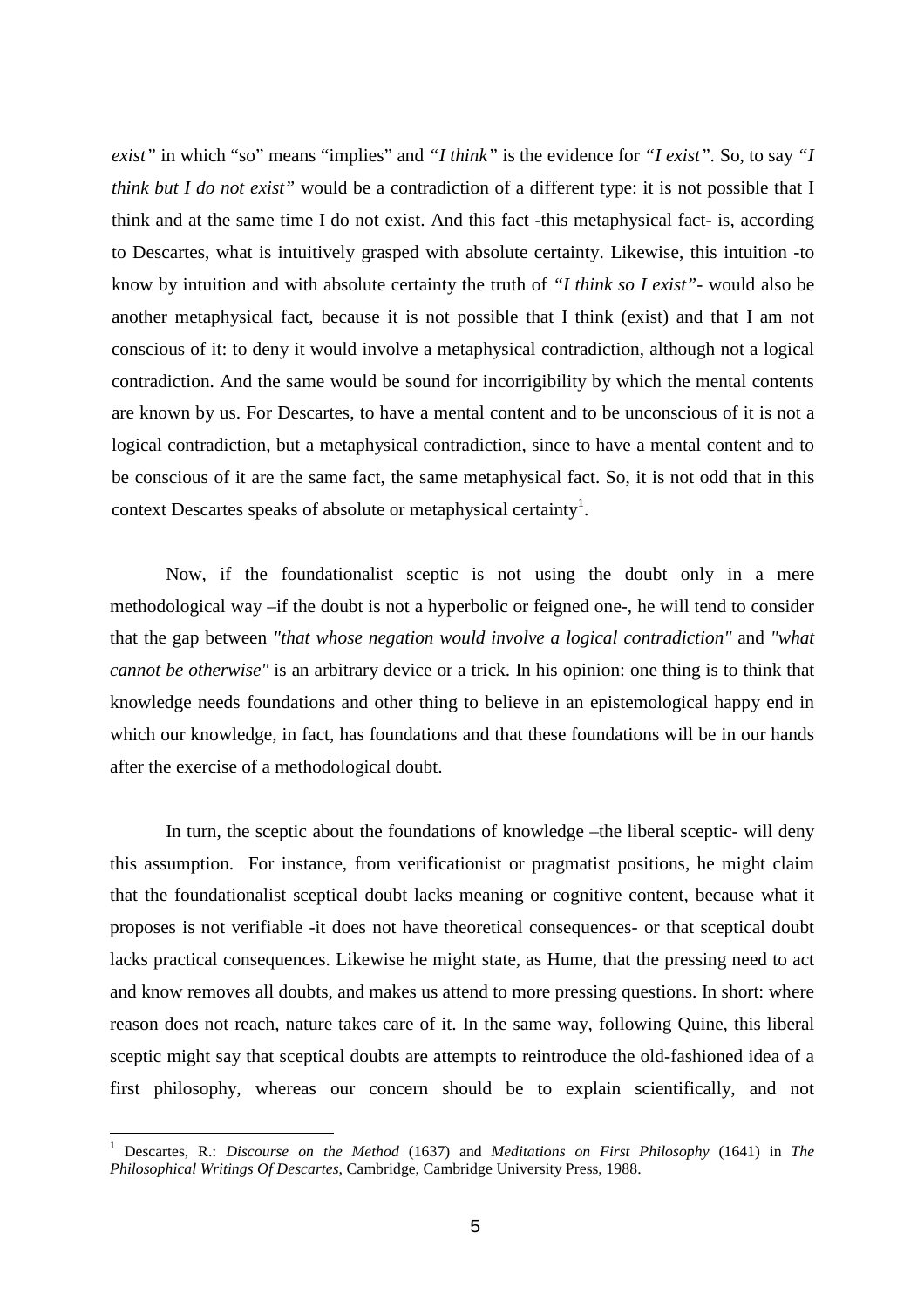philosophically, how knowledge is produced from the stimulation of the sensorial surface of our bodies. Finally, from transcendental positions he also might assert that foundationalist sceptical arguments lack meaning because they violate the a priori conditions of possibility of language and knowledge.

 All these varieties of the liberal scepticism tend to consider the foundationalist scepticism as irrefutable, if a refutation is to prove that the sceptic commits a logical contradiction. Besides, these options will also affirm that the criterion of non-logical contradiction does not have the last word about the legitimacy or meaningfulness of sceptical doubts. Finally, this liberal scepticism tends to also treat the foundationalist doubts as irrelevant or meaningless. However, it is not likely that the foundationalist sceptic accepts this diagnostic. He can always accuse his detractors of presupposing particular conceptions of knowledge and language, and say that these conceptions are not necessary. Indeed, this seems to be correct with regard to verificationist and pragmatist positions, as well as for the arguments that follow the paths of Hume and Quine. Now, does the same thing happen in relation to the transcendental refutations of scepticism?

Two clear examples of transcendental arguments are Kant's attempt to refute idealism and Strawson's refutation of the supposed priority of the private in relation to the public. Thus, for Kant, the immediate awareness of the existence of the external objects is a necessary condition of the awareness of whatever inner experience, that is, of those experiences that, as in the case of the hypothesis of dream or that of the brains in a vat, apparently might be used for doubting the existence of external objects. In other words: without perception and knowledge of things in a space independent of us, it would not be possible to have mental experiences<sup>2</sup>. In turn, Strawson considers that the existence of material objects -the existence of the external world- is guaranteed as long as the language of sense data is parasitical of the language of public objects in the sense that the second would be the condition of possibility of the former. Likewise, sceptical doubts on the existence of other minds would not be meaningful, since our capacity for self-assigning mental predicates would depend on our

i<br>H

<sup>2</sup> Kant. I.: *Critique of Pure Reason* (1781,1787), Cambridge, Cambridge University Press, 1998, B274 -279 and A367-380.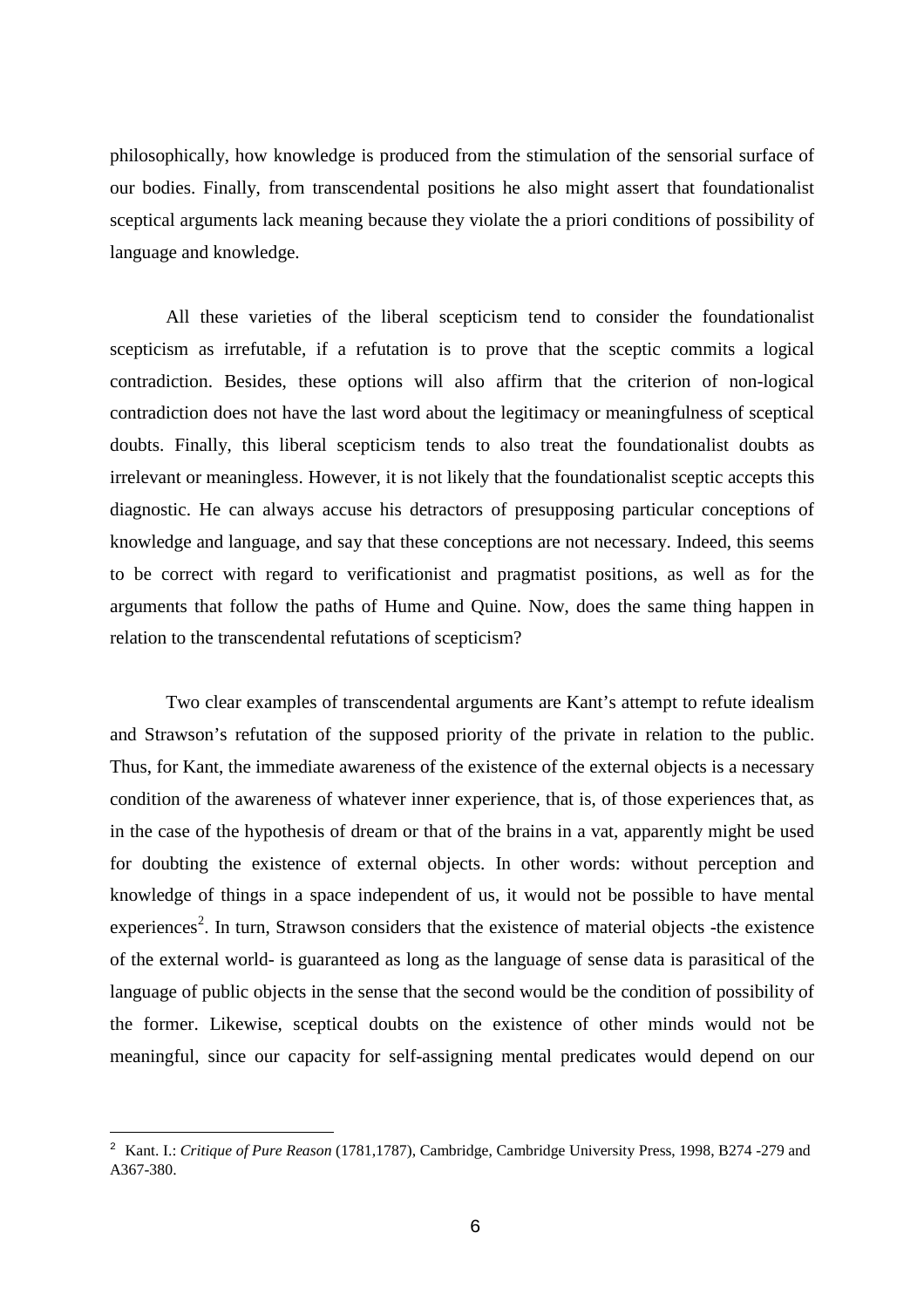capacity for assigning them to other people<sup>3</sup>.

As we can see, transcendental arguments are very promising, since they try to demonstrate that sceptical doubts violate a priori conditions of possibility of knowledge. That is: transcendental arguments will have to be very powerful, and the sceptic should be convinced *eo ipso*. Or using a well-known Wittgenstein's metaphor: the sceptic would have to be cured of his conceptual illness. However the problem is that things adopt a different course: there are chronic illnesses that are incurable. And conceptual illnesses and specifically the illnesses of the sceptic would be a good example -let us say that the relapse is characteristic of scepticism. In other words: transcendental arguments are not very convincing -they do not produce a unanimous approval-, and this fact is very relevant, since, at least in theory, a transcendental argument would not find any opposition. But, why does this happen? Surely the reason is that the defender of transcendental arguments presupposes particular views about knowledge –not metaphysical facts- and so, only from these views, his arguments have persuasive force. Thus, only who shares the presuppositions of transcendental arguments will agree with its conclusions; but who does not share them, as surely is the case of the foundationalist sceptic, will shrug his shoulders.

Several authors -Stroud, Taylor or Grayling- have pointed out these difficulties<sup>4</sup>. For instance, Taylor says that transcendental arguments are paradoxical because they include two opposite tendencies in conflict: on the one hand, their starting point is what everybody accepts -apparently non-arguable facts about human experience-, and so their conclusions must also be necessary for everybody; on the other hand, they are still open to an endless debate about what is possible to conclude with them. The result of this conflict is that transcendental arguments do not solve philosophical questions, that is, they do not conclude anything about human nature, knowledge or reality, but something much weaker, something about our understanding of the type of beings we are. For example, to conclude with the aid of a transcendental argument that we are necessarily embodied agents cannot count at all as a statement about what in reality human beings are; on the contrary, what this argument would

i<br>H

<sup>3</sup> Strawson, P.F.: *Individuals. An Essay on Descriptive Metaphysics,* London, Methuen, 1959, Chapters I-IV.

<sup>&</sup>lt;sup>4</sup> Stroud, B.: *The Significance of Philosophical Scepticism*, Oxford, Oxford University Press, 1984, Chapter IV; Taylor, Ch.: "The Validity of Transcendental Arguments" (1979), in *Philosophical Arguments*, Cambridge and London, Harvard University Press, 1995; Grayling, A.C.: "Transcendental Arguments", in Dancy, J. & Sosa, E. (eds.), *A Companion to Epistemology*, Oxford, Basil Blackwell, 1992, pp. 506-509.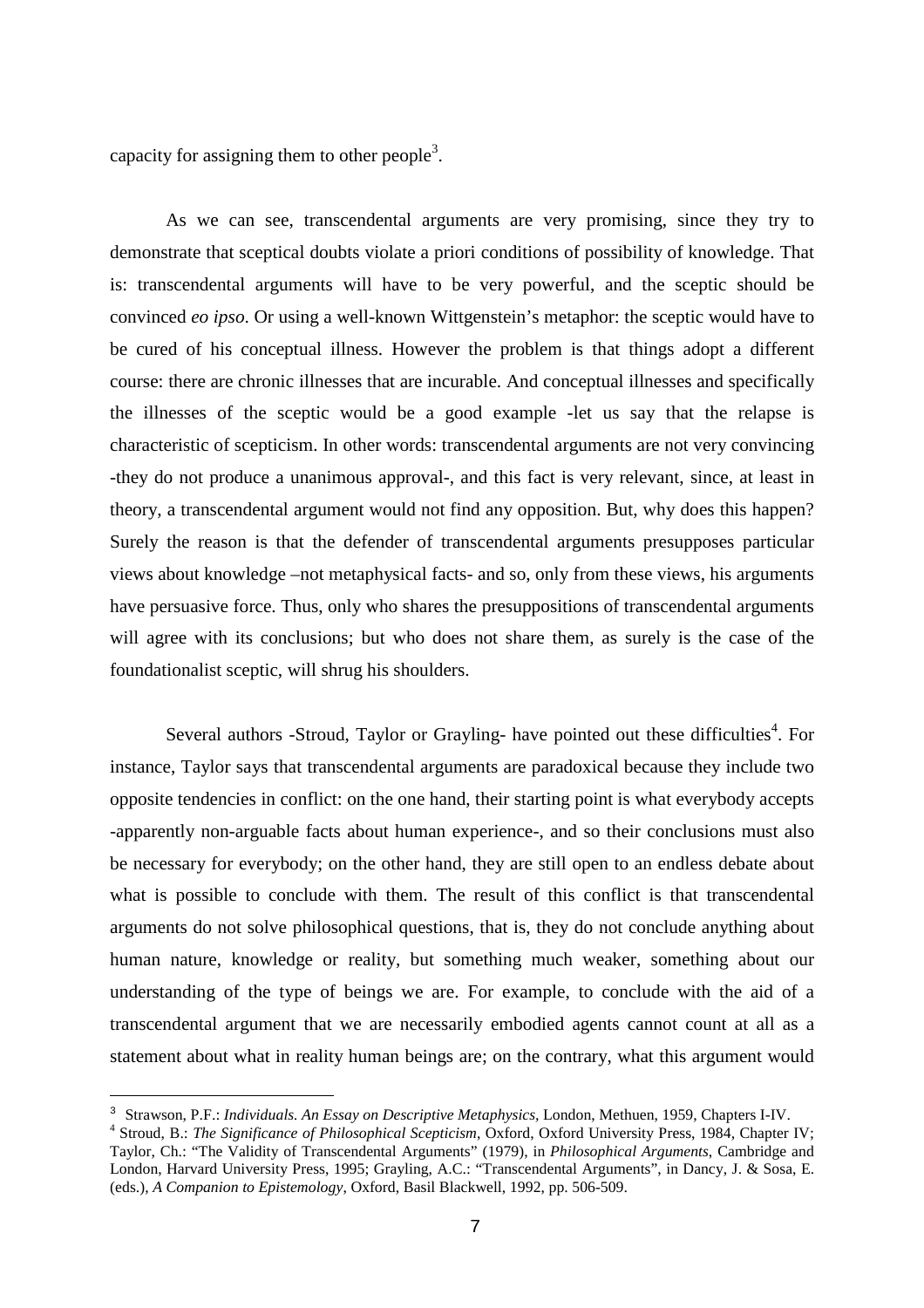demonstrate is that from our current self-understanding we are embodied agents.

 The reason is that transcendental arguments do not state that things cannot radically be different to what their conclusions state: in fact, our self-understanding might be mistaken, since the possibility of error is not eliminated. So, at best, a transcendental argument would only state conceptual impossibilities -that is, that some particular concepts are necessary for our conceptual system-, but not logical impossibilities. Therefore, although to follow these other possibilities might make us to pay the price of giving up our self-understanding, it would not, nevertheless, represent a logical contradiction. For instance, it might be pernicious or dreadful -as Taylor says, in relation to the use of mechanistic or dualistic categories for understanding human action-, but nothing else: only a change in our self-understanding or conceptual system. In short: as Stroud and Grayling stress, transcendental arguments, to be actually compelling, need the supplement of anti-relativistic arguments. In other words, they must not leave room for the pluralism of self-understandings or conceptual systems.

 Of course, these remarks are not too hopeful, since the reach of transcendental arguments now seems to be very short: they are only convincing if we accept the particular understanding or conceptual system on which they depend. And this is just what is at the bottom of the debate, since although the starting point of the discussion –what human experience human is- might seem to be something accepted by everyone, this agreement in fact would only be a mirage: in reality, each team would interpret the starting point in a different sense depending on its presuppositions. In other words: human experience never self-interprets itself, but it always depends on some understanding of what we are, or what reality and knowledge are. In brief: from the beginning we are always inside some selfunderstanding. And just this fact would produce the paradox of transcendental arguments: their conclusions are necessary, but they are not compelling and are open to endless debate, since it is always possible to doubt whether our self-understanding is correct or if it is infected by presuppositions. To sum up: since the approval of a transcendental argument would depend on the philosophical commitments of his author, these arguments will be relative ones and have little effect on the sceptic.

 However, the defender of transcendental arguments surely will not accept this relativism and pluralism: he does not see his philosophical presuppositions as such, but as the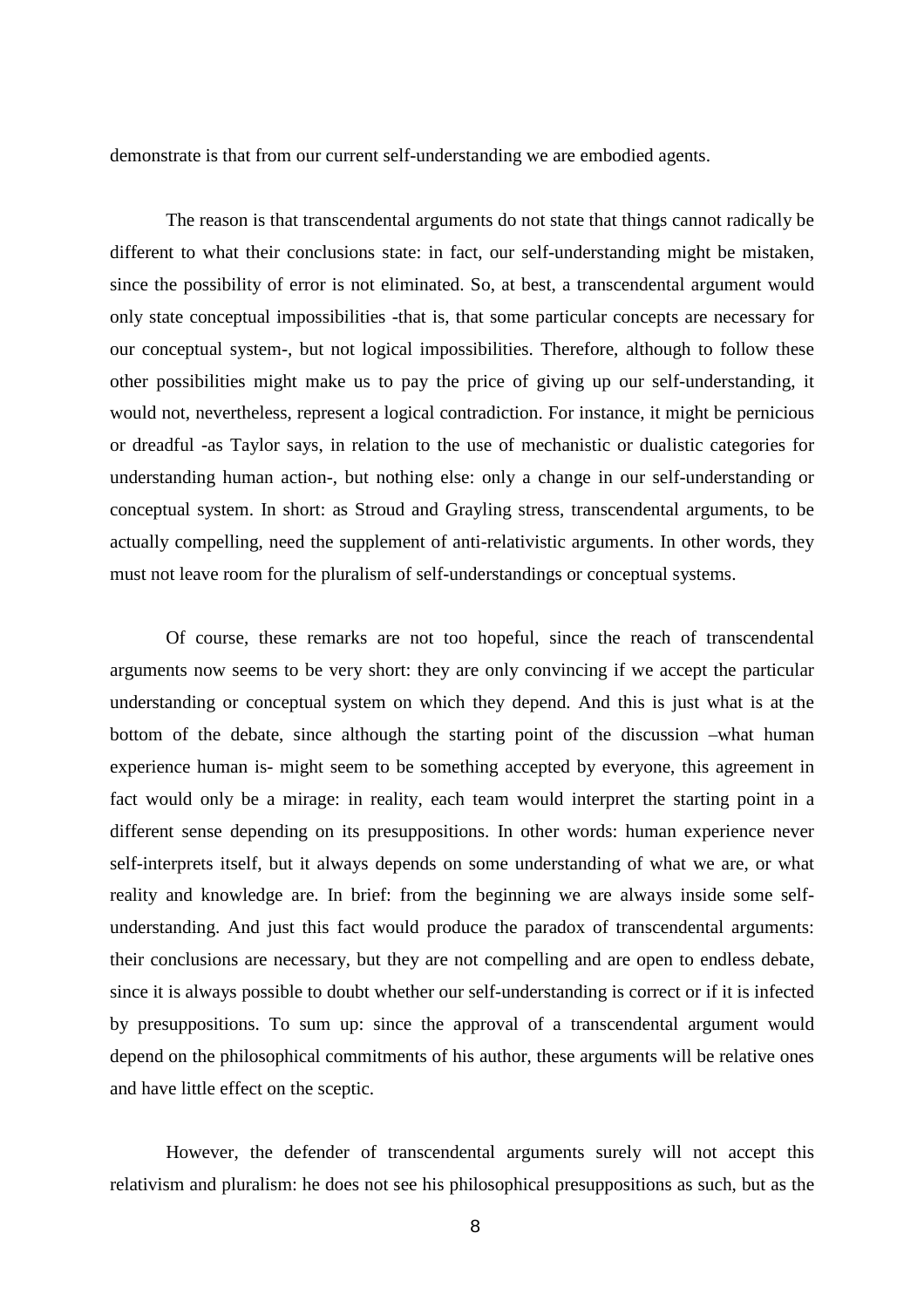philosophical truth. In his opinion, there is an understanding of human experience from which we cannot go further away, not even with the aid of the non-logical contradiction of sceptical doubts. And just for this reason, transcendental arguments, in bringing to light the a priori conditions of possibility of this non-overtaking understanding, would condemn the doubts of the sceptic as meaningless. From this point of view, since the sceptic is compelled to formulate his doubts in language, and language is expression of that non-overtaking understanding, his doubts at the same time would be using language and breaking its rules, that is, the sceptic would be using that non-overtaking understanding for overtaking just that non-overtaking understanding.

 Now, although we grant all this to the defender of transcendental arguments, nevertheless, as we said just a moment ago, it seems that the problem will appear again: as long as these arguments cannot exclude logical possibilities, but only conceptual possibilities, we will have to admit once again the sceptical doubt, even in the case that these arguments bring to light the a priori conditions of knowledge and language and so conditions that every speaker, sceptics included, must respect. But, if all of this is correct, how could a sceptical doubt be formulated? In what sense can we now speak of sceptical doubts? In what way is it possible to be a sceptic? It sounds as whether sceptical doubt must only become in a metaphorical and evocative use of language, or a self-conscious nonsensical use of words; or, why not, a silent attitude.

 In fact, as the case of the first Wittgenstein would show, the very defender of transcendental arguments against scepticism might be sensible to the attitude of distrust that gives life to sceptical doubts. So, in *Tractatus* #6.5 and #6.51 we can read:

When the answer cannot be put into words, neither can the question be put into words.

The *riddle* does not exist.

i<br>H

If a question can be framed at all, it is also *possible* to answer it.

For doubt can exist only where a question exists, a question only where an answer exists, and an answer only where something *can be said* <sup>5</sup> .

Here Wittgenstein would be trying two different movements. On the one hand, he

Scepticism is *not* irrefutable, but obviously nonsensical, when it tries to raise doubts where no questions can be asked.

<sup>5</sup> Wittgenstein, L.: *Tractatus Logico-Philosophicus* (1921), New York, Routledge & Kegan Paul, 1961.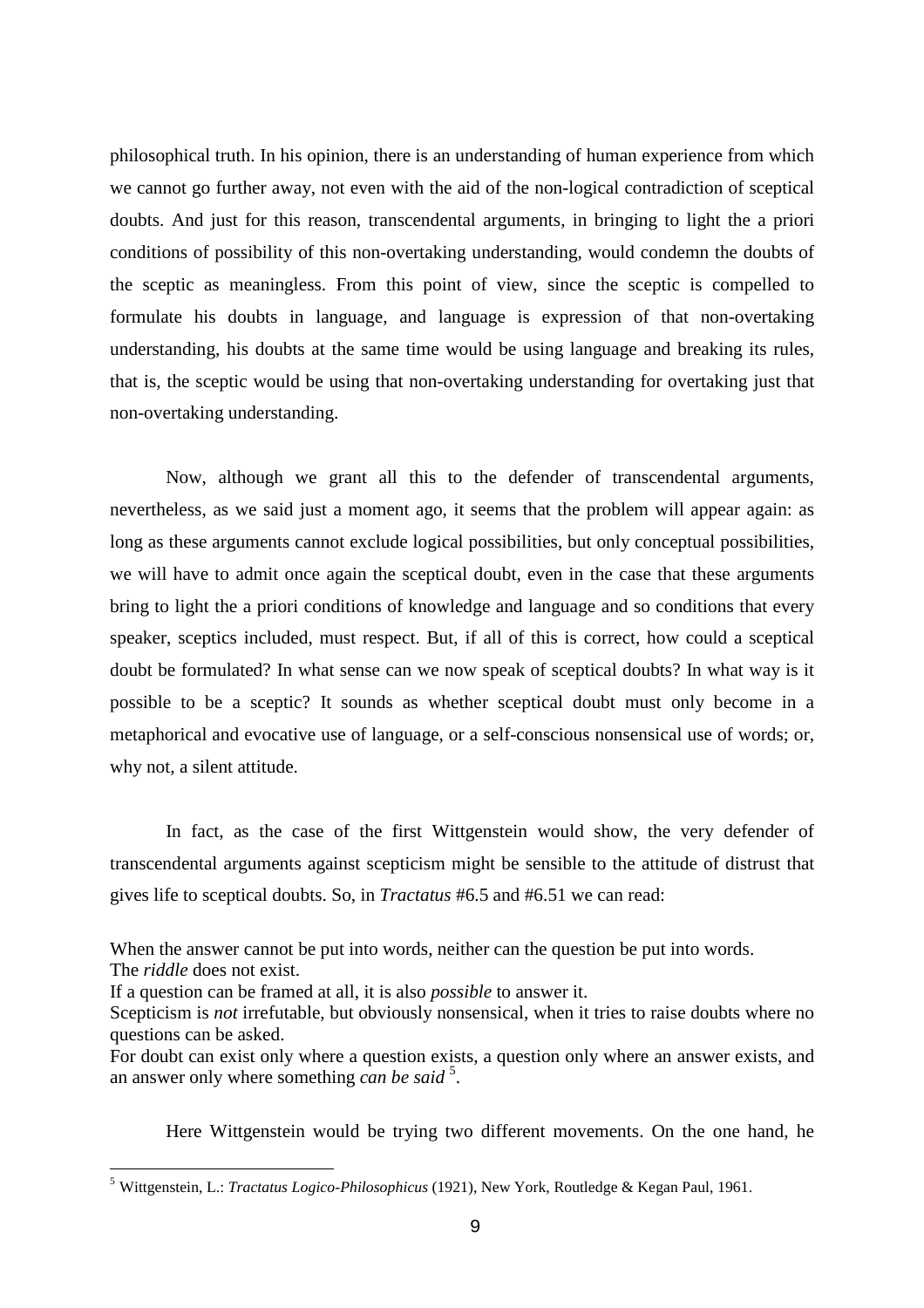advices us that scepticism is nonsensical because it violates the conditions of what we may say, think, doubt, ask and answer, namely, the conditions under which language, thinking and knowledge make sense. Thus, the sceptic goes further off where he can go -the limits of language-, and presents possibilities neither meaningful nor intelligible, possibilities that cannot be true or false. And for this reason, it will not be necessary to refute the sceptic, but only show that he cannot say legitimately what he says. But, on the other hand, Wittgenstein seems to point to something deeper: that scepticism might be a legitimate position if it were carried to the sphere of what can be shown but not said. But in what way shown? Well, following one of the most famous thesis of *Tractatus*, the response seems easy: with silence, with a silent doubt. This silence –this silent doubt- would be a non-propositional attitude, and for this reason it is not at the same level as knowledge, belief or empirical doubt, but it belongs to the sphere of the showing. In this sense the sceptic might also say: *"What we cannot speak about we must pass over in silence"*.

 According to *Tractatus*, logic is twofold transcendental: on the one hand, it sets up the conditions of linguistic meaningfulness; on the other, it establishes the requirements for the intelligibility of the world. All languages have necessarily an extensional structure, and this implies that all complex propositions are truth-functions of elementary propositions, which, to be able to describe reality truly or falsely, have to be mere concatenations of names. In turn, all intelligible world must be built by objects linked in possible states of things. Now, this coincidence between conditions of linguistic meaningfulness and intelligibility of the world is a consequence of the fact that all intelligible world is always a spoken world. Besides, this coincidence cannot be a matter of speech –neither a matter of sceptical doubt-, but of something that only the use of language shows: we cannot abandon language in order to speak about the logic of language and the world.

 Nevertheless, as silence would show, for Wittgenstein, it is possible in some sense to abandon the language. But, how far can we go without language? According to *Tractatus*, to say that the world is the spoken world does not mean that the world is only the spoken world: as Wittgenstein says in 6.371, this would be precisely part of the illusion of the modern conception of the world, *"the illusion that the so-called laws of nature are the explanations of natural phenomena"*. No, to say that the world is always the spoken world is equivalent to show the limits of human condition: that we can only speak, think, believe, doubt and know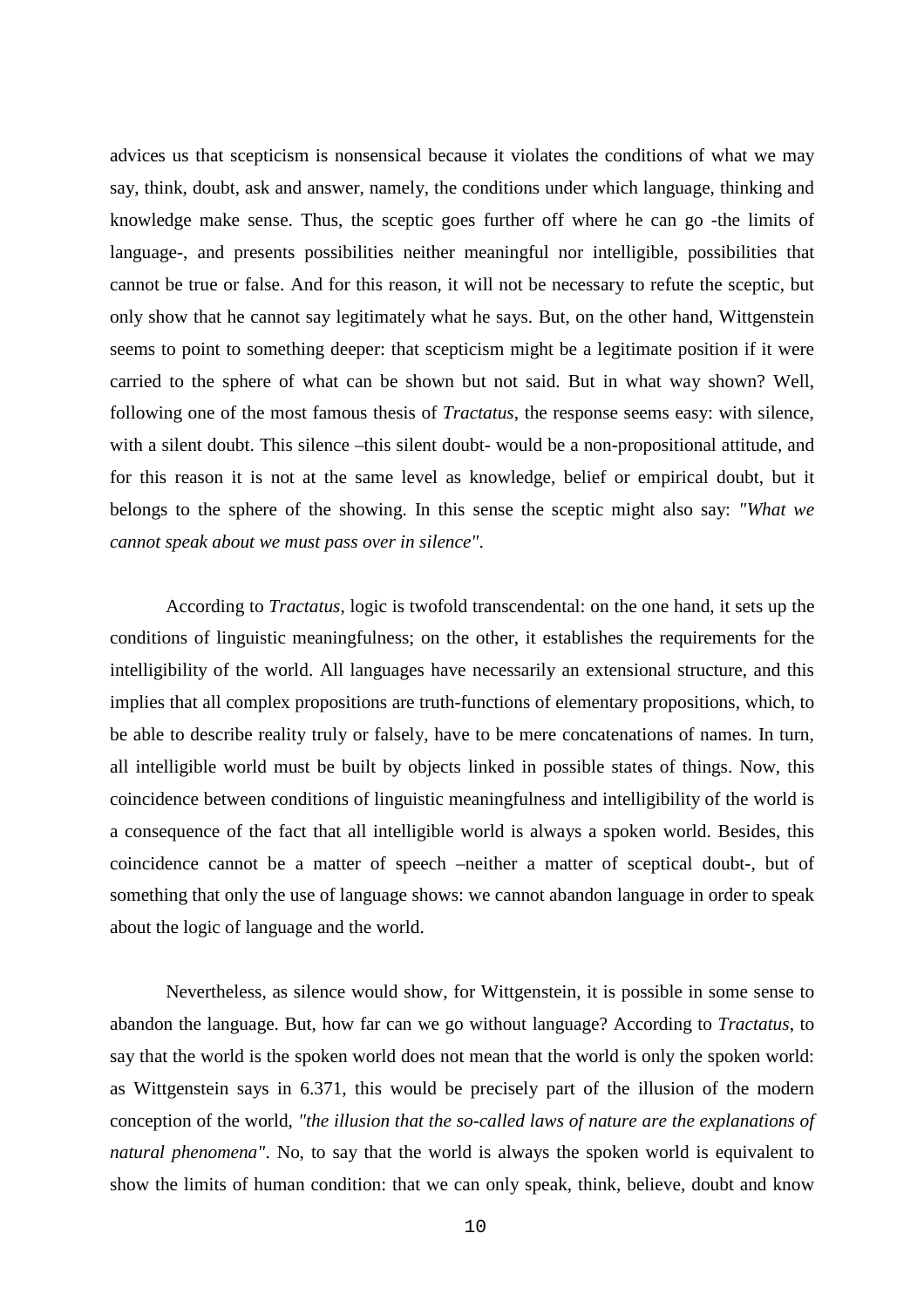inside these limits. On the contrary, what exceeds these limits –the mystical- will not be knowable, describable or thinkable. Wittgenstein's advice is silence, not an ignorant silence, but the silence of those who have arrived to the limits of what is possible to say, think, believe, doubt and know, after being conscious of the a priori conditions of possibility of what can be said, thought, believed, doubted or known.

 So, it seems as though it were possible to accept these limits, and at the same time to escape from them. Logic in *Tractatus* is a priori and transcendental, but to annul logic does not imply a logical contradiction. In other words: where there is no language, there is no logic. And so, to annul logic will merely leave room for silence, the acceptance of the mystery that surrounds language and world. It cannot be said, but only shown, for instance, by the attitude of metaphysical distrust to language and logic and specifically to the metaphysical realist claims, which give rise to the modern view of the world -scientism. In fact, for Wittgenstein, this would be the only chance for the sceptical attitude. And this is not little, since the silent scepticism –that is, the negation of the chauvinism of logic and whatever true-false use of language- involves, according to *Tractatus,* the proper understanding of the epistemic situation of human beings, and what knowledge is.

Now, the silence proposed by Wittgenstein, as he perfectly knew, is something impossible: it is an unreal silence, because it is not possible to stop speaking, to leave off thinking, or to give up saying philosophical nonsense -for instance, to write the *Tractatus* or to invent sceptical doubts. And so, we cannot expect that the foundationalist sceptic will approve the Wittgenstein's proposal. Furthermore he might accept the cogency of the transcendental arguments –the arguments of *Tractatus* or whatever ones- and, as we have seen before, to continue on his way. His doubts are metaphysical: an attempt of doubting the metaphysical validity of the a priori conditions of language and knowledge. But in this case, would the sceptic not be using the words freely, out of control, to transcend language and knowledge? And in this way, as long as he is violating the conditions of truth and assertion, is not the sceptic committing philosophical nonsense or, at the best, slipping in the sphere of evocation or allegory?

Obviously the foundationalist sceptic does not think that his doubts are nonsensical or metaphorical uses of language, but rather doubts absolutely meaningful. Now, that is not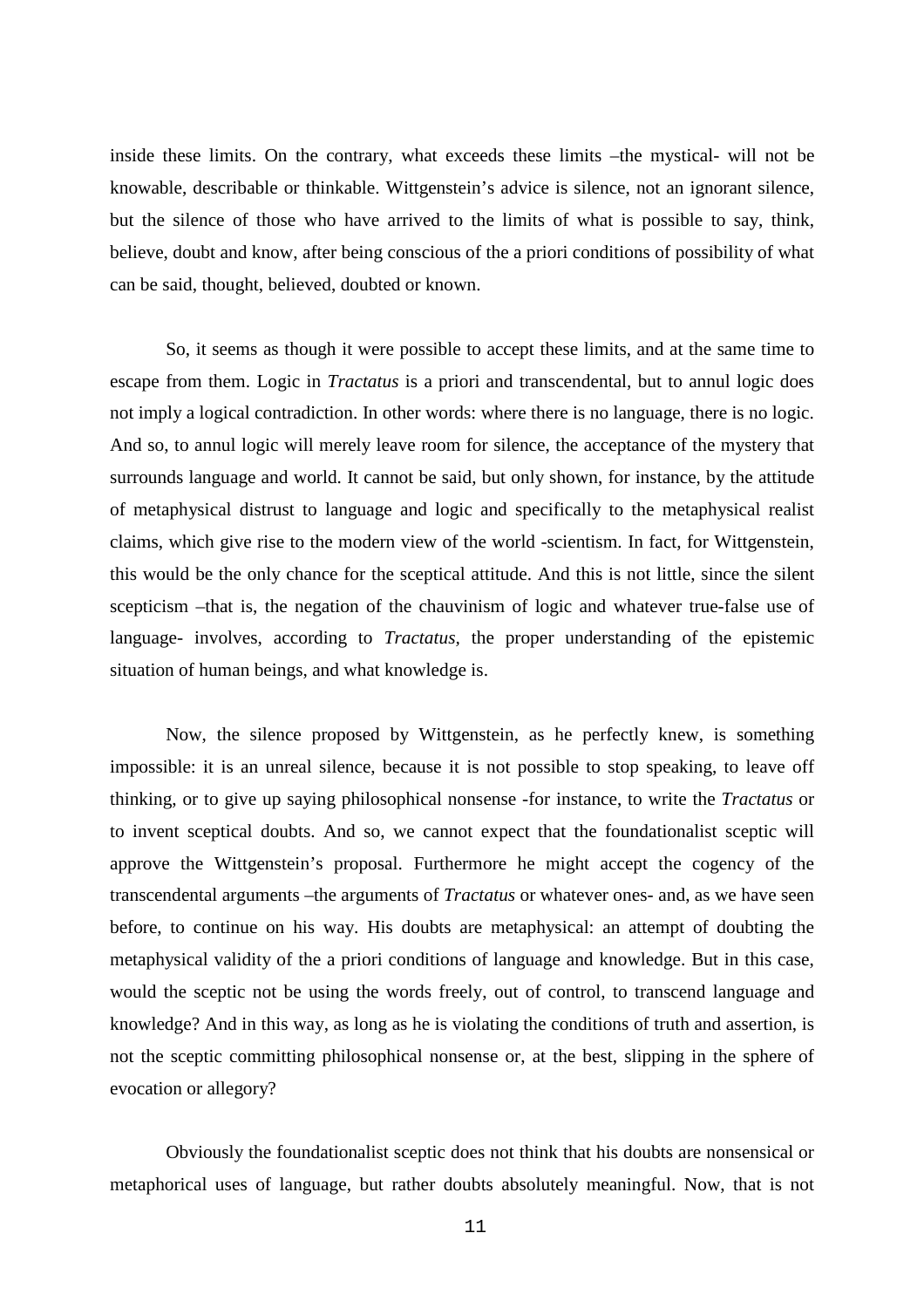guaranteed, and we can always reserve our right to ask for an explanation of the meaning of his doubts, that is, how it is possible to use words with a claim of truth which is not an empirical one, but a deeper truth -a claim of metaphysical truth. And here it seems that there is nothing the sceptic can do but recognise that he doubts about the usual meaning of the words -maybe the sceptic's aim is to introduce radical changes in language. In this case we would not be only in front of the possibility that our knowledge or our beliefs are false, but in front of the possibility that we are not able to know or believe justifiably anything because we cannot be sure of understanding the propositions we say to know or believe. In other words: just as we might not understand what we say, we can neither know whether it is true or false, or whether we justifiably believe it or not. For instance: *"We cannot know whether something is really a tree, or whether there really are trees, because we cannot be sure of knowing what does the word "tree" really means"*.

 Scepticism, so understood, relies on the assumption that there is a radical gap between what is really to understand the meaning of a word and to be able to use it in everyday statements. Therefore it would be conceivable to have been using a word in current true-false statements and, nevertheless, do not know its real meaning. And here the sceptic does not mean the very sensible idea that there is a difference between to understand a proposition and to know if it is true or false. No, the sceptic means that there might be a deeper understanding of words, although unknown, different from our current understanding. For this reason, it would be possible to doubt of the current meaning of words, or that the things are as the words –even the true statements- say they are. For example: could trees not be very different objects, a type of objects not knowable to human beings?

Now, how can the sceptic know this? How will he explain that he understands the language better than us? Certainly, here the sceptical doubt depends on some restriction, because if the sceptic wants to doubt meaningfully, then he must accept that his words –the words in which he formulates his doubts- are totally in order, and always with the same meaning. But is this not an unjustifiable restriction? Why should we accept exceptions? And why could not be the meaning of words constantly changing? How can he know that he is using today his words with the same meaning as yesterday? The sceptic can decide where his doubts begin, but he cannot decide where they must finish: a coherent scepticism tends always to extend the scope of his doubts, and it is arbitrary to put barriers to them.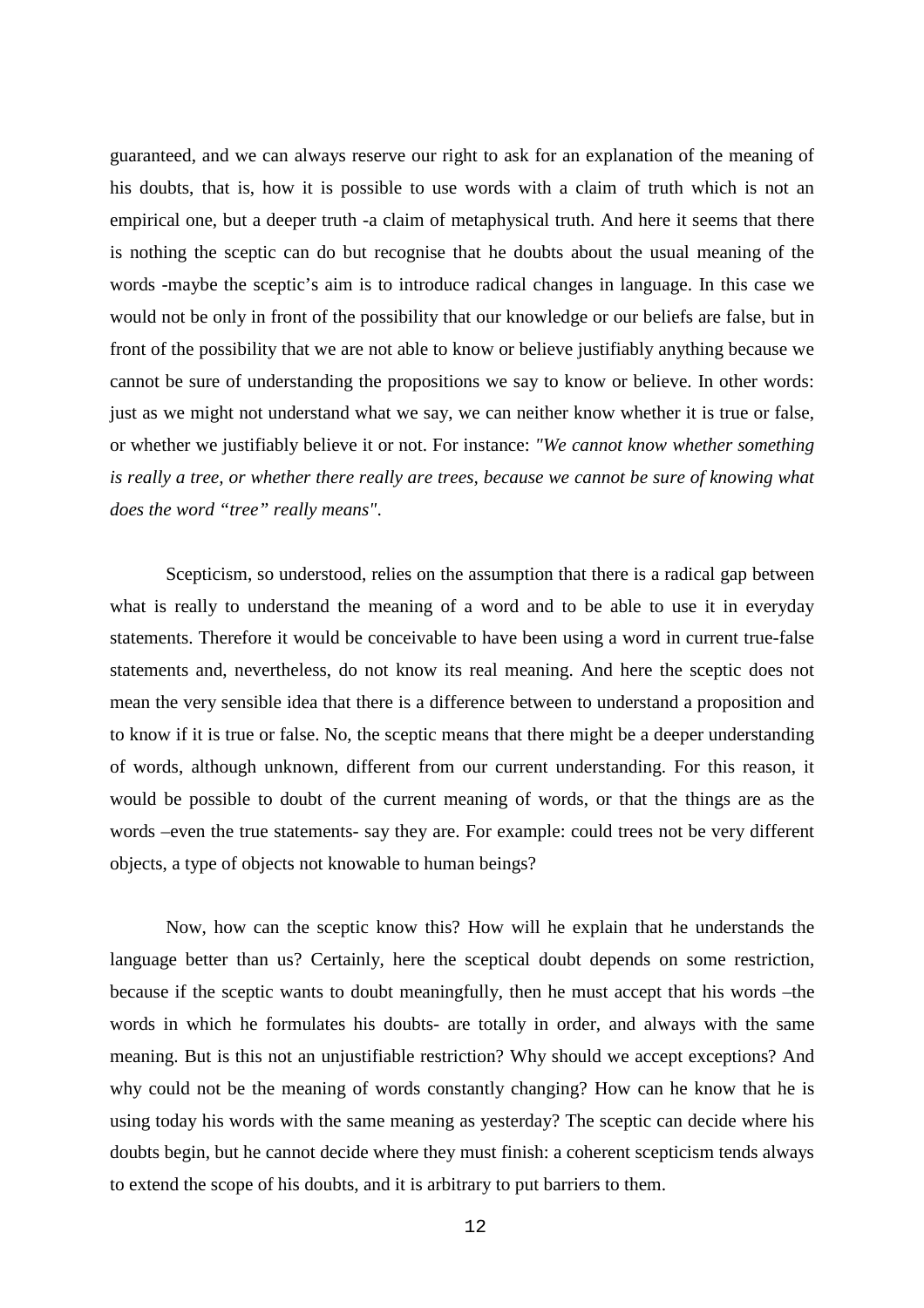In short: the foundationalist sceptic thinks that the authentic knowledge of reality in itself is unattainable for human beings, leaving whatever human knowledge always relative to some human *hic et nunc*. In other words: the foundationalist scepticism is a pessimistic or defeatist –nihilist- variety of metaphysical realism, a philosophical position according to which the concepts "reality in itself" and "the authentic knowledge of reality in itself" are meaningful ones. Yet the problem is not only we are not compelled to accept these concepts, but that it is not true that the relativity of our languages, beliefs and knowledge necessarily imply any sceptical conclusion –only if you are a metaphysical realist, you will obtain this conclusion-, but the possibility of pluralism, that is, the plurality of languages and knowledge.

 However, this plurality of languages, beliefs and knowledge, in spite of running against the possibility of transcendental arguments, would not run against the existence of limits for languages, beliefs and knowledge, that is, the existence of any *"and so react, speak, think, believe and know the human beings"* which it is not possible to go beyond with the doubts of foundationalist scepticism. Now, these limits would not be absolute and eternal, and so yet it would be possible to maintain a non-chauvinist attitude of distrust about languages, beliefs and knowledge: our self-understandings would not be the only possible ones, nor would it make sense to ask if they are metaphysically correct. Besides, radical changes in our natural reactions or in our forms of life might compel us to restructure our conceptual system, our self-understanding, or elaborate new conceptual systems. And this sceptical attitude is non-foundationalist but, as we have seen before, a liberal one, and it permits to elucidate the epistemic position of human beings, that is, to be aware of our limits<sup>6</sup>.

e<br>S

<sup>6</sup> Strawson, P.F.: *Skepticism and Naturalism: Some Varieties*, New York: Columbia University Press, 1985. And Wittgenstein, L.: *Philosophical Investigations*, Oxford: Basil Blackwell, 1958, Part II, xii; and *On Certainty*, Oxford: Basil Blackwell, 1969. (For an interesting interpretation of Wittgenstein's position, although stressing possible religious consequences, Malcolm, N.: *Wittgenstein. A Religious Point of View?*, London: Routledge, 1993).